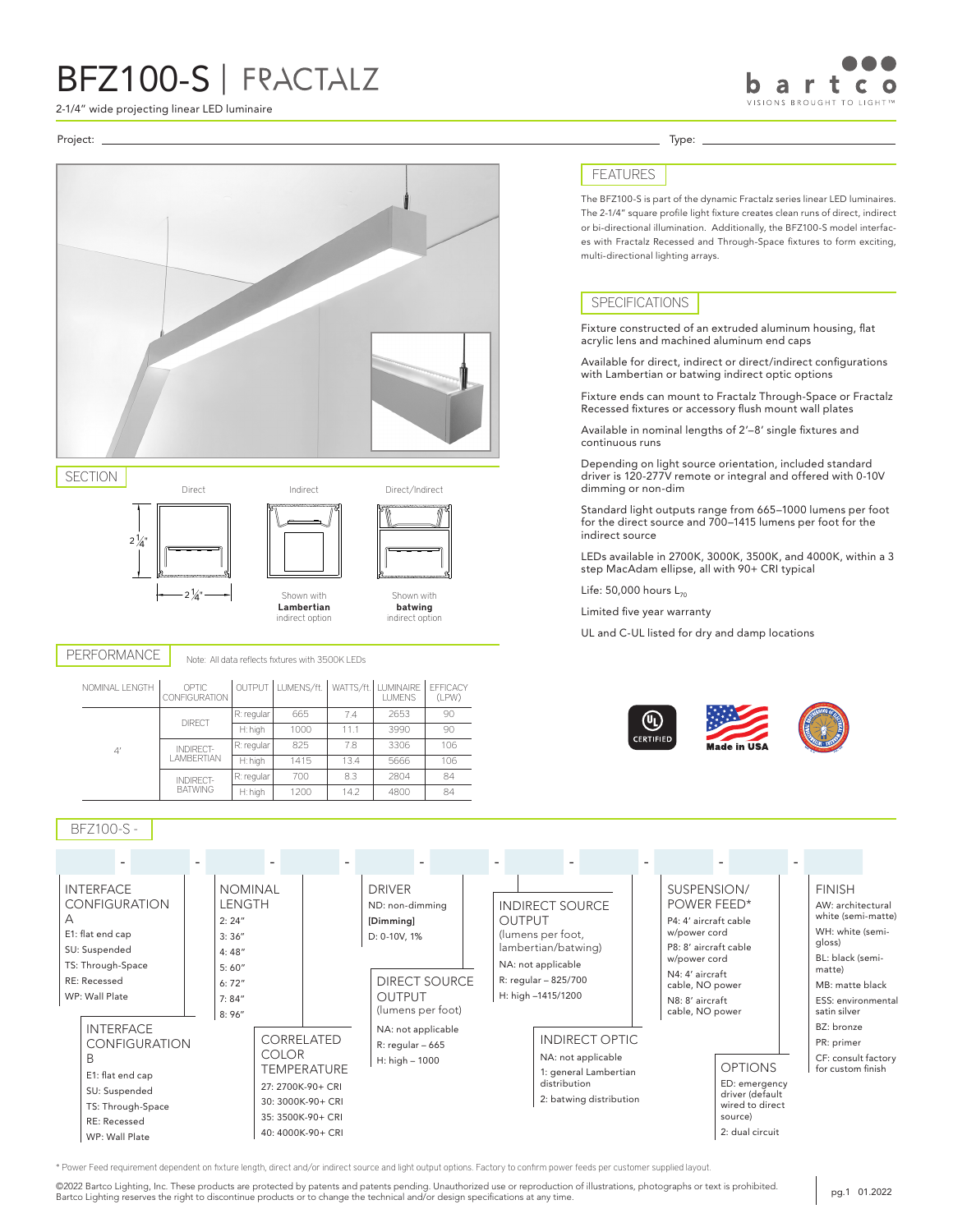### 2-1/4" wide projecting linear LED luminaire

Note: Fractalz suspended fixture ends can join to Fractalz suspended, Fractalz Through-Space and Fractalz recessed luminaires, as well as wall mount plates or terminating with an end cap

| ORDER CODE | <b>DESCRIPTION</b>                                        |
|------------|-----------------------------------------------------------|
| F1         | Interface A terminates with a Flat End Cap                |
| <b>SU</b>  | Interface A joins to another Suspended Fractalz luminaire |
| ΤS         | Interface A joins to a Fractalz Through-Space luminaire   |
| <b>RF</b>  | Interface A joins to a Fractalz Recessed luminaire        |
| WP         | Interface A joins to a Wall Plate                         |

### INTERFACE CONFIGURATION **A INTERFACE CONFIGURATION <b>B**

 $\mathcal{L}$ 

Note: Fractalz suspended fixture ends can join to Fractalz suspended, Fractalz Through-Space and Fractalz recessed luminaires, as well as wall mount plates or terminating with an end cap.

| ORDER CODE | <b>DESCRIPTION</b>                                        |
|------------|-----------------------------------------------------------|
| F1         | Interface B terminates with a Flat End Cap                |
| <b>SU</b>  | Interface B joins to another Suspended Fractalz luminaire |
| ΤS         | Interface B joins to a Fractalz Through-Space luminaire   |
| <b>RF</b>  | Interface B joins to a Fractalz Recessed luminaire        |
| WE         | Interface B joins to a Wall Plate                         |



©2022 Bartco Lighting, Inc. These products are protected by patents and patents pending. Unauthorized use or reproduction of illustrations, photographs or text is prohibited. µg.2 01.2022<br>Bartco Lighting reserves the right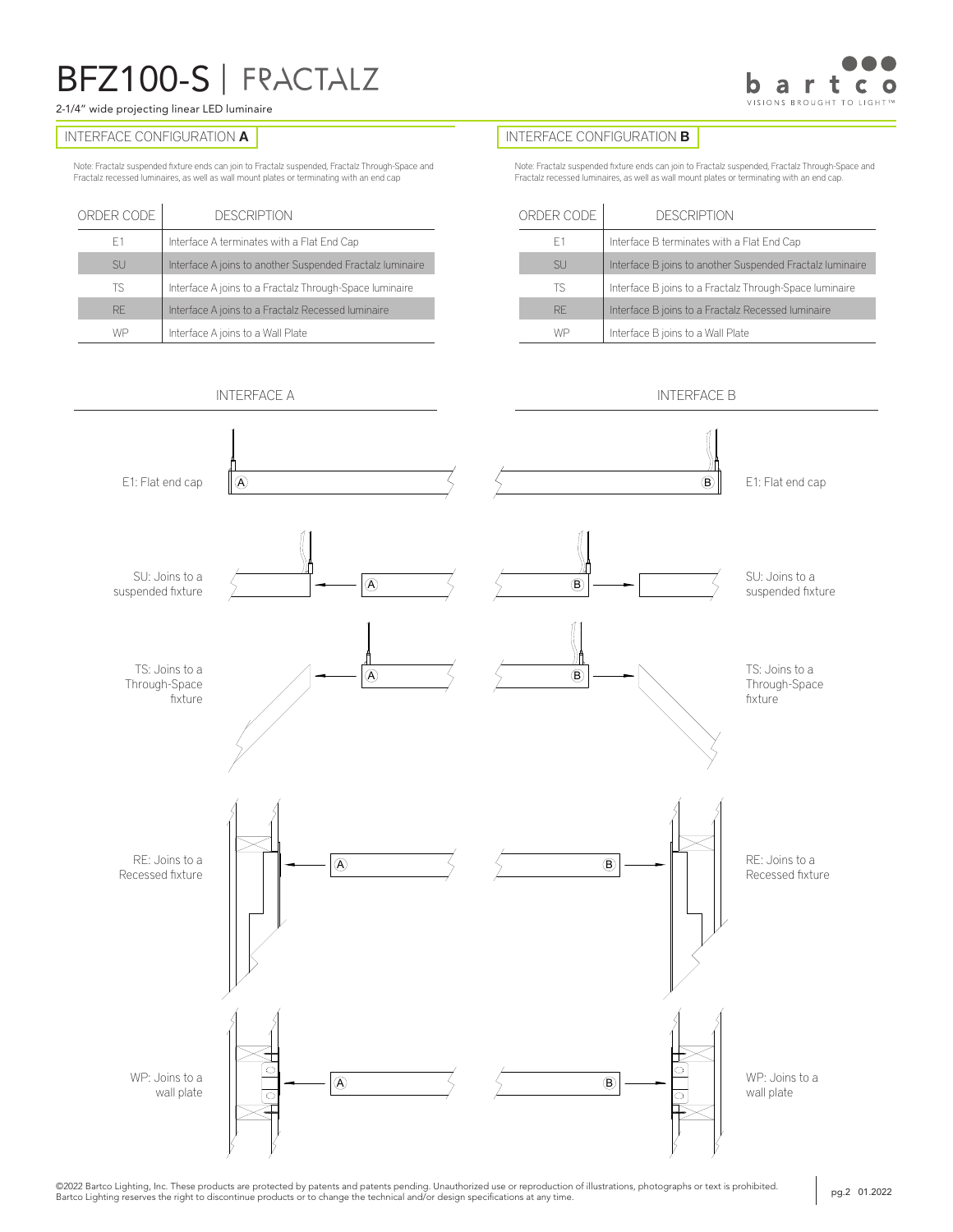

2-1/4" wide projecting linear LED luminaire





Direct Indirect Bi-Directional



Fractalz Suspended fixtures with an *indirect light* source only are provided with the driver integral.

Fractalz Suspended fixtures with a **direct light source** only or direct/indirect are provided with remote drivers and surface mount enclosure.

Ventilated aluminum enclosure is 1-7/8" H x 15-1/8" L x 3-1/8" W.

Each fixture will be provided with a driver matched for fixture length and output.

| <b>INDIRECT OPTIC</b>                                         | ORDERING CODE                                               | <b>DESCRIPTION</b>                                                                                                                                                                                                                           |
|---------------------------------------------------------------|-------------------------------------------------------------|----------------------------------------------------------------------------------------------------------------------------------------------------------------------------------------------------------------------------------------------|
|                                                               | <b>NA</b>                                                   | NO indirect light source                                                                                                                                                                                                                     |
|                                                               | 1                                                           | Lambertian indirect light distribution                                                                                                                                                                                                       |
|                                                               | $\overline{2}$                                              | Batwing indirect light distribution                                                                                                                                                                                                          |
| SUSPENSION / POWER FEED                                       | FACTORY TO CONFIRM POWER FEEDS PER CUSTOMER SUPPLIED LAYOUT | Note: Power Feed requirement dependent on fixture length, direct and/or indirect source and light output options.                                                                                                                            |
|                                                               | ORDERING CODE                                               | <b>DESCRIPTION</b>                                                                                                                                                                                                                           |
| <b>RESERVE</b><br>$P4$ , $N4 = 48"$ Nom.<br>P8, N8 = 96" Nom. | P4 and P8                                                   | Power feed mounting option includes:<br>• Ø 1/16"x 48" (P4) or 96" (P8) aircraft cables<br>• 60" (P4) or 108" (P8) power cable (in coordinating finish)<br>• Ø 5" white canopies, ceiling couplers, side exit grippers,<br>mounting hardware |
| Power cable on<br>P4, P8 only                                 | N4 and N8                                                   | Non-power mounting option includes:<br>$\cdot$ Ø 1/16"x 48" (N4) or 96" (N8) aircraft cables<br>• Ø 5" white canopies, ceiling couplers, side exit grippers,<br>mounting hardware                                                            |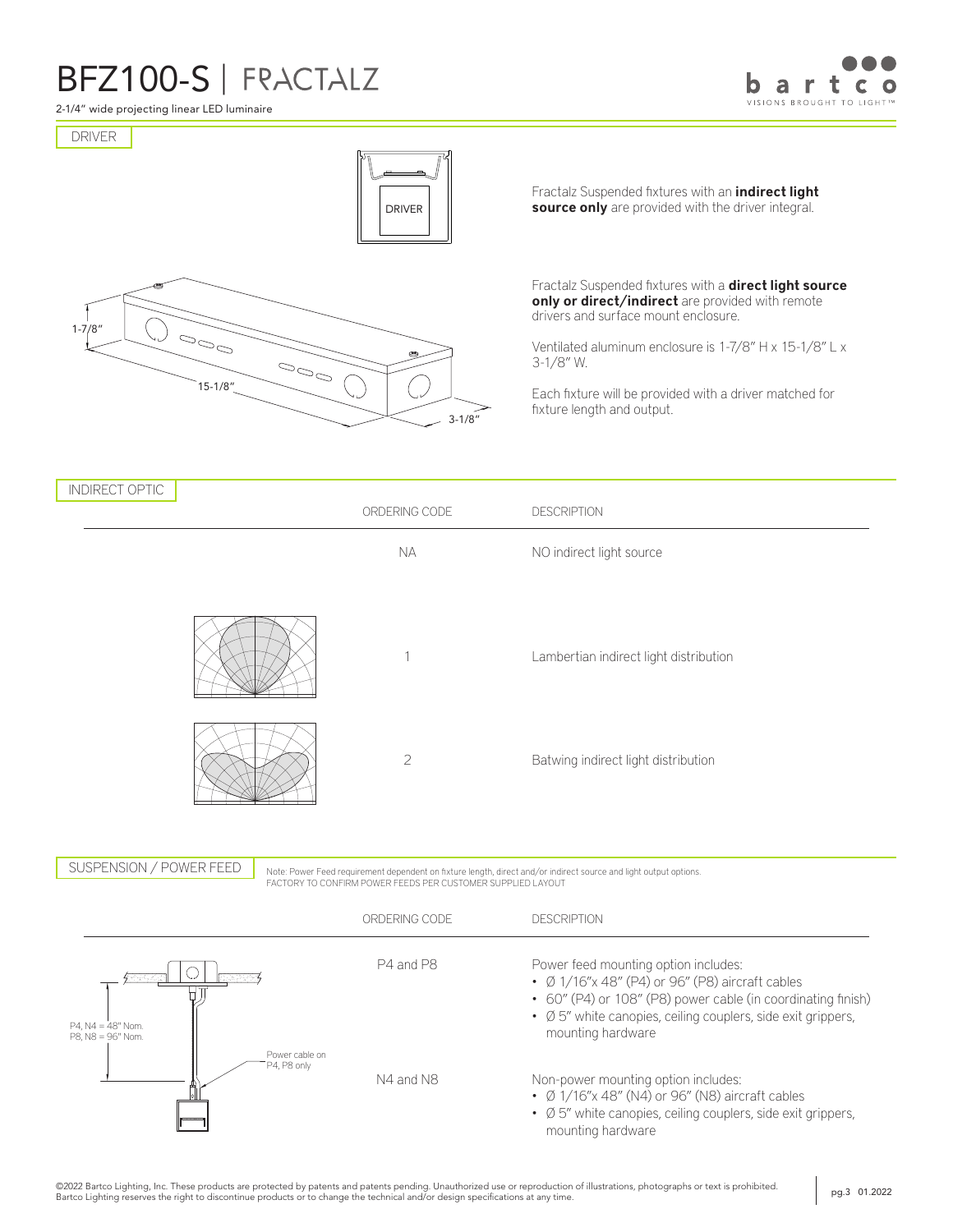2-1/4" wide projecting linear LED luminaire



OPTIONS

| ORDERING CODE | <b>DESCRIPTION</b>          | <b>SPECIFICATIONS</b>                                                                                                                                                                                                                                                                                           |
|---------------|-----------------------------|-----------------------------------------------------------------------------------------------------------------------------------------------------------------------------------------------------------------------------------------------------------------------------------------------------------------|
| FΓ            | <b>EMERGENCY LED DRIVER</b> | • Universal 120-277V input voltage emergency driver<br>delivers initial minimum power of 10W for 90 minutes<br>• Available for REMOTE operation only. Driver wired to<br>power direct light source.<br>• Provided with combination test switch/indicator light<br>mounted to wall plate for remote installation |
|               | <b>DUAL CIRCUIT</b>         | • Consult factory for wiring options                                                                                                                                                                                                                                                                            |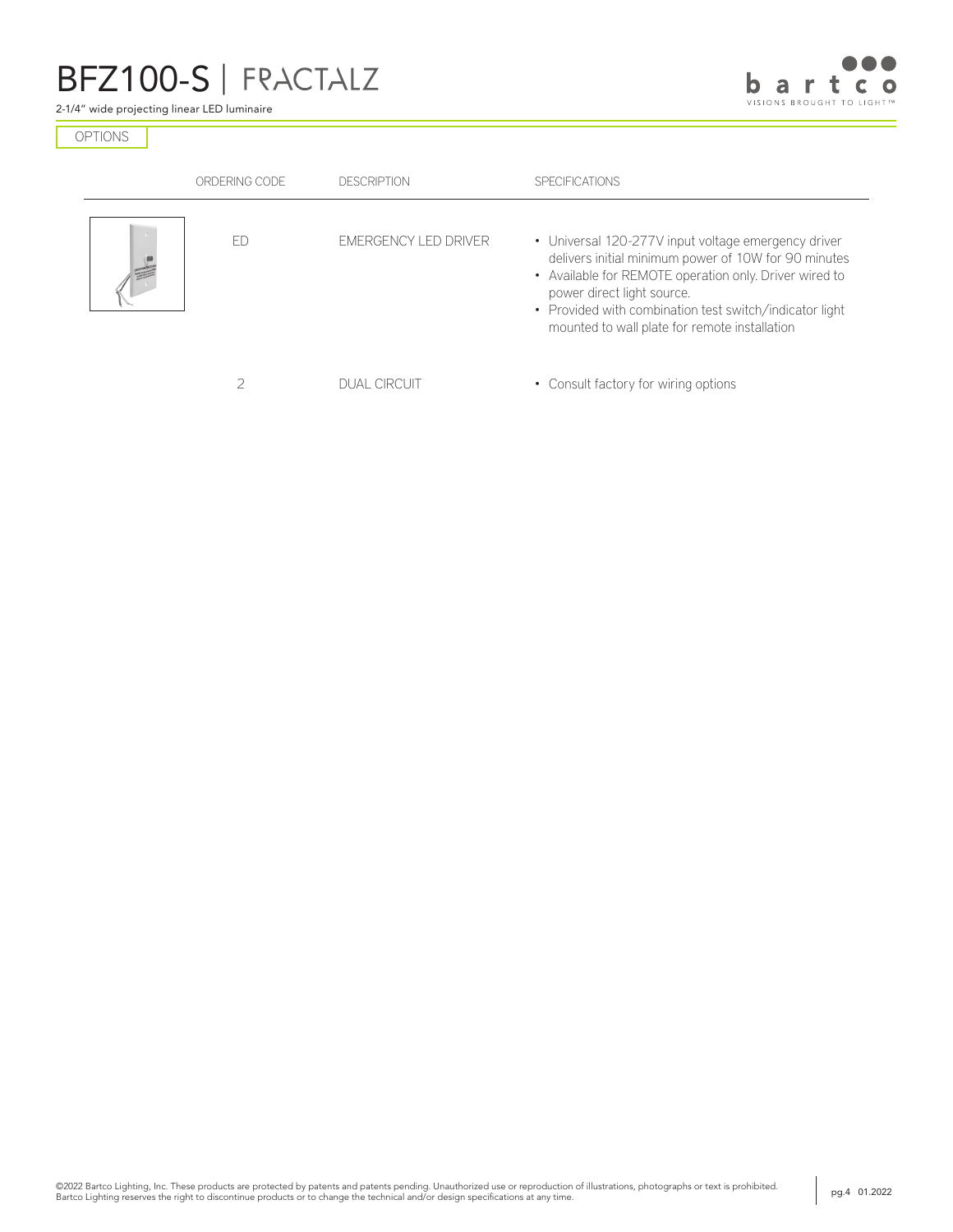2-1/4" wide projecting linear LED luminaire



### LENGTH DIMENSIONS

| FIXTURE ORDERING<br>CODE | <b>LENGTH A</b> | <b>LENGTH B</b> | <b>LENGTH C</b> |  |
|--------------------------|-----------------|-----------------|-----------------|--|
| $\mathcal{P}$            | $24 - 5/8$ "    | $24 - 3/8''$    | $24 - 1/8$ "    |  |
| 3                        | $36 - 5/8$ "    | $36 - 3/8''$    | $36 - 1/8$ "    |  |
| 4                        | 48-5/8"         | 48-3/8"         | 48-1/8"         |  |
| 5                        | $60 - 5/8$ "    | $60 - 3/8''$    | $60 - 1/8$ "    |  |
| 6                        | 72-5/8"         | 72-3/8"         | $72 - 1/8$ "    |  |
|                          | $84 - 5/8$ "    | $84 - 3/8''$    | $84 - 1/8$ "    |  |
| R                        | $96 - 5/8$ "    | $96 - 3/8''$    | $96 - 1/8$ "    |  |

### RUN INFORMATION

**IMPORTANT:** Provide finished layout to Bartco Lighting for verification and quoting.

Single Fixture



Continuous Fixture Interface with Suspended